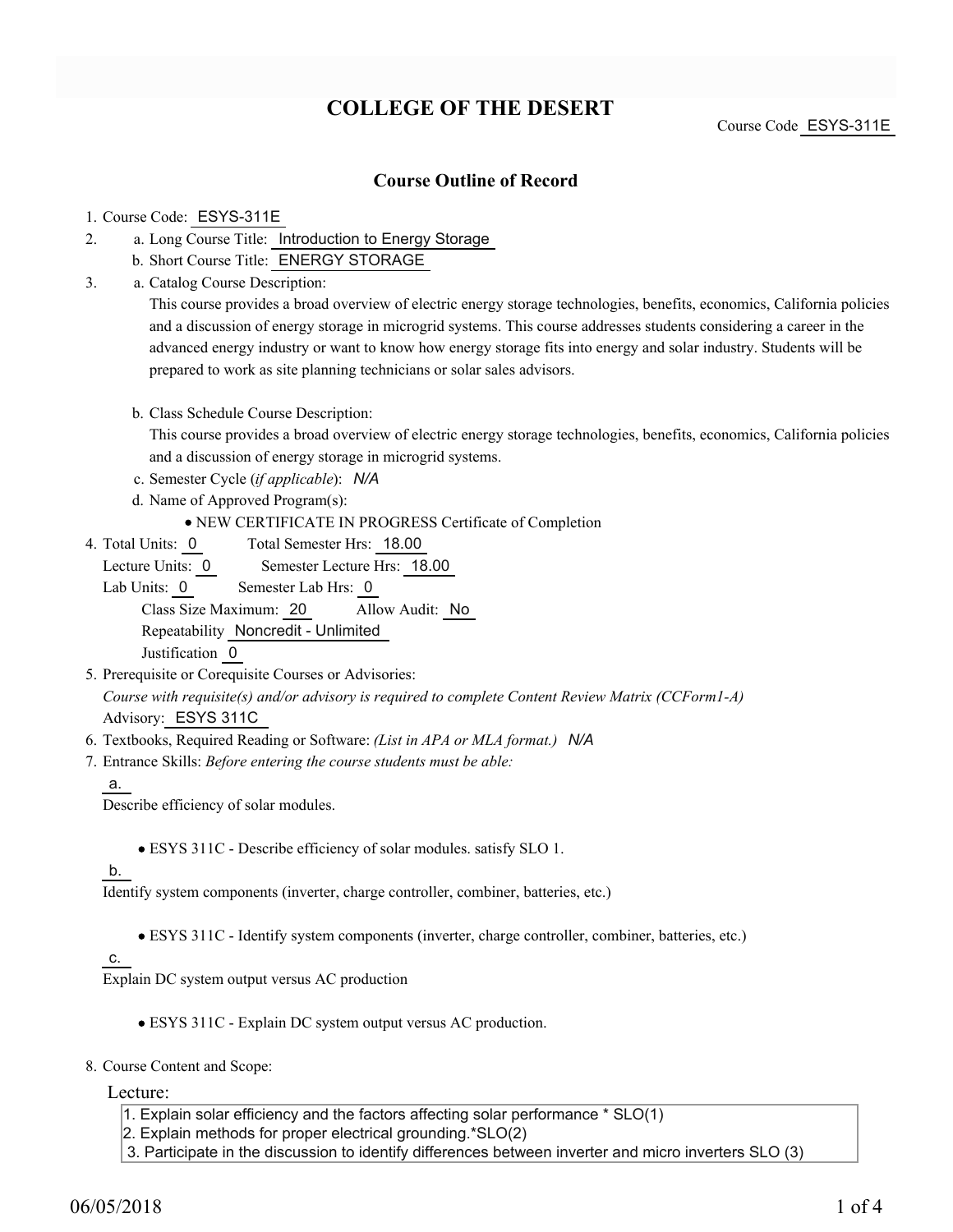## ESYS 311E-Introduction to Energy Storage

Lab: *(if the "Lab Hours" is greater than zero this is required)*

9. Course Student Learning Outcomes:

1.

Demonstrate knowledge of the current energy storage policy and technologies.

2.

Compare and contrast competing batteries manufacture's performance, benefits, and incentives during procurement of equipment.

3.

Apply battery terminology to communicate effectively with the end user.

10. Course Objectives: Upon completion of this course, students will be able to:

a. Explain the Self Generation Incentive Program, state policy and eligibility requirements for qualifying energy storage projects. Satisfy SLO (1)

b. Identify and explain the types of electric energy storage technologies, performance & operation SLO(2)

c. Recognize energy storage markets and applications where it make financial sense to use them. SLO (2)

- Methods of Instruction: *(Integration: Elements should validate parallel course outline elements)* 11.
	- a. Activity
	- b. Collaborative/Team
	- c. Demonstration, Repetition/Practice
	- d. Discussion
	- e. Participation
	- f. Technology-based instruction
- 12. Assignments: (List samples of specific activities/assignments students are expected to complete both in and outside of class.) In Class Hours: 18.00

Outside Class Hours: 36.00

- a. In-class Assignments
	- 1. Group discussion on overview of energy policy. SLO (1)
	- 2. Examen energy storage capability and performer efficiency calculations. SLO (2)
	- 3. Class discussion over design errors and how to avoid Pitt falls. SLO (3)
- b. Out-of-class Assignments

Read assigned text.

- 13. Methods of Evaluating Student Progress: The student will demonstrate proficiency by:
	- True/false/multiple choice examinations
	- Student preparation
	- Organizational/timelines assessment
- 14. Methods of Evaluating: Additional Assessment Information:
- 15. Need/Purpose/Rationale -- All courses must meet one or more CCC missions.
	- PO Career and Technical Education

Fulfill the requirements for an entry- level position in their field.

Apply critical thinking skills to execute daily duties in their area of employment.

Display the skills and aptitude necessary to pass certification exams in their field.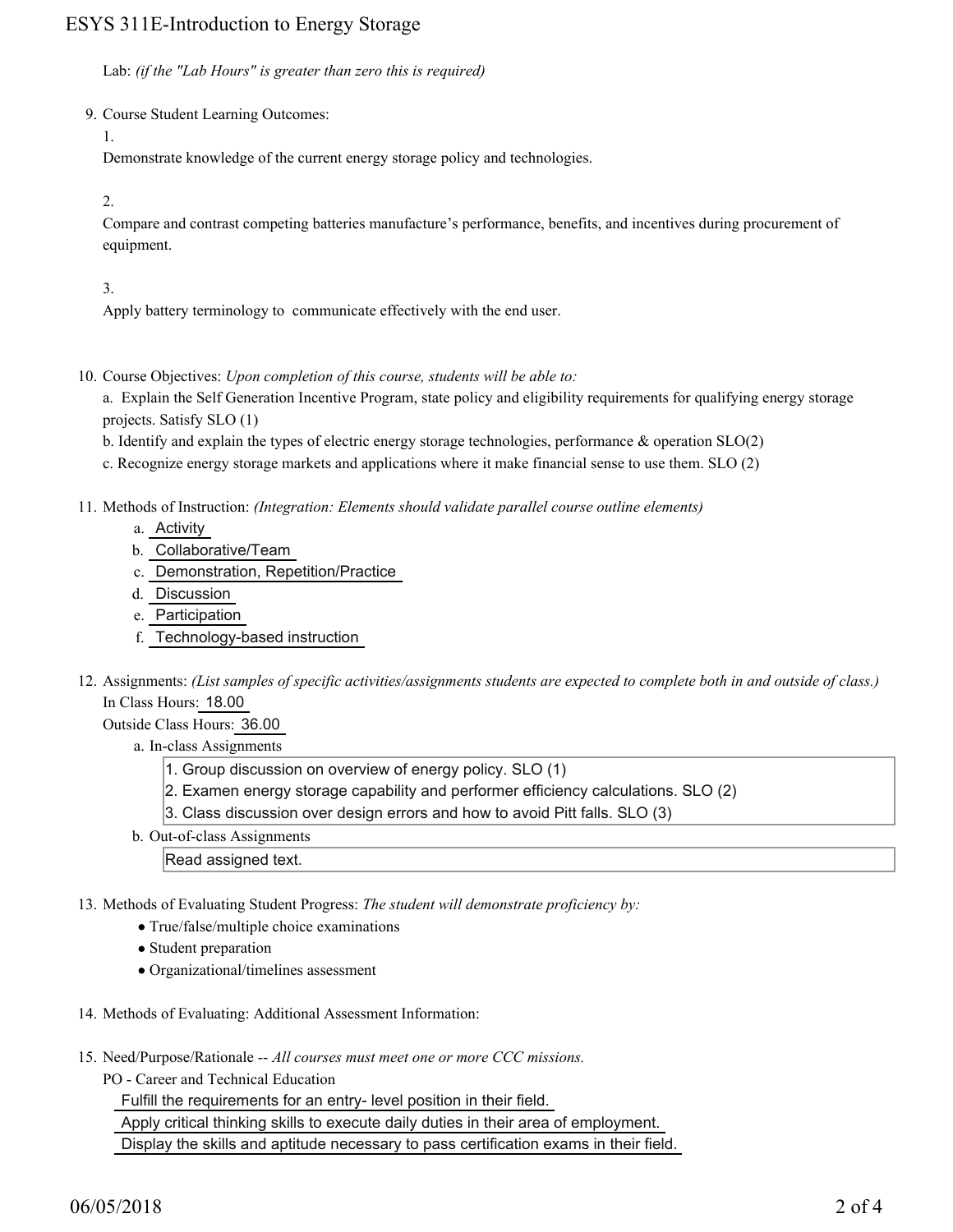### ESYS 311E-Introduction to Energy Storage

| 16. Comparable Transfer Course                               |                         |                                                                      |                      |                     |
|--------------------------------------------------------------|-------------------------|----------------------------------------------------------------------|----------------------|---------------------|
| <b>University System</b>                                     | Campus                  | <b>Course Number</b>                                                 | <b>Course Title</b>  | <b>Catalog Year</b> |
| 17. Special Materials and/or Equipment Required of Students: |                         |                                                                      |                      |                     |
|                                                              |                         |                                                                      |                      |                     |
| <sup>18.</sup> Materials Fees:                               | Required Material?      |                                                                      |                      |                     |
|                                                              | <b>Material or Item</b> |                                                                      | <b>Cost Per Unit</b> | <b>Total Cost</b>   |
|                                                              |                         | 19. Provide Reasons for the Substantial Modifications or New Course: |                      |                     |

industry or want to know how energy storage fits into energy and solar industry. Students will be prepared to work as site planning technicians or solar sales advisors. This course is developed to meet the goals of the California Energy Efficiency Strategic Plan (CEESP) which mandates that

100 percent of all new homes in California will be Zero Net Energy starting in 2020 and 50 percent of commercial buildings by 2030. Solar technology is the leading technology used to offset electrical demand from the power grid. California has acknowledged the shortage of qualified and available work force to meet these new mandates. The course is designed as employment preparation for all students wishing to enter the advanced energy industry.

- a. Cross-Listed Course *(Enter Course Code)*: *N/A* 20.
	- b. Replacement Course *(Enter original Course Code)*: *N/A*
- 21. Grading Method *(choose one)*: Pass/No Pass Only
- 22. MIS Course Data Elements
	- a. Course Control Number [CB00]: CCC000581662
	- b. T.O.P. Code [CB03]: 94610.00 Energy Systems Technology
	- c. Credit Status [CB04]: N Noncredit
	- d. Course Transfer Status [CB05]: C = Non-Transferable
	- e. Basic Skills Status [CB08]: 2N = Not basic skills course
	- f. Vocational Status [CB09]: Clearly Occupational
	- g. Course Classification [CB11]: J Workforce Preparation Enhanced Funding
	- h. Special Class Status [CB13]: N Not Special
	- i. Course CAN Code [CB14]: *N/A*
	- j. Course Prior to College Level [CB21]: Y = Not Applicable
	- k. Course Noncredit Category [CB22]: J Workforce Preparation
	- l. Funding Agency Category [CB23]: Y = Not Applicable
	- m. Program Status [CB24]: 1 = Program Applicable

Name of Approved Program *(if program-applicable)*: NEW CERTIFICATE IN PROGRESS

*Attach listings of Degree and/or Certificate Programs showing this course as a required or a restricted elective.)*

23. Enrollment - Estimate Enrollment

First Year: 20 Third Year: 40

24. Resources - Faculty - Discipline and Other Qualifications: a. Sufficient Faculty Resources: Yes